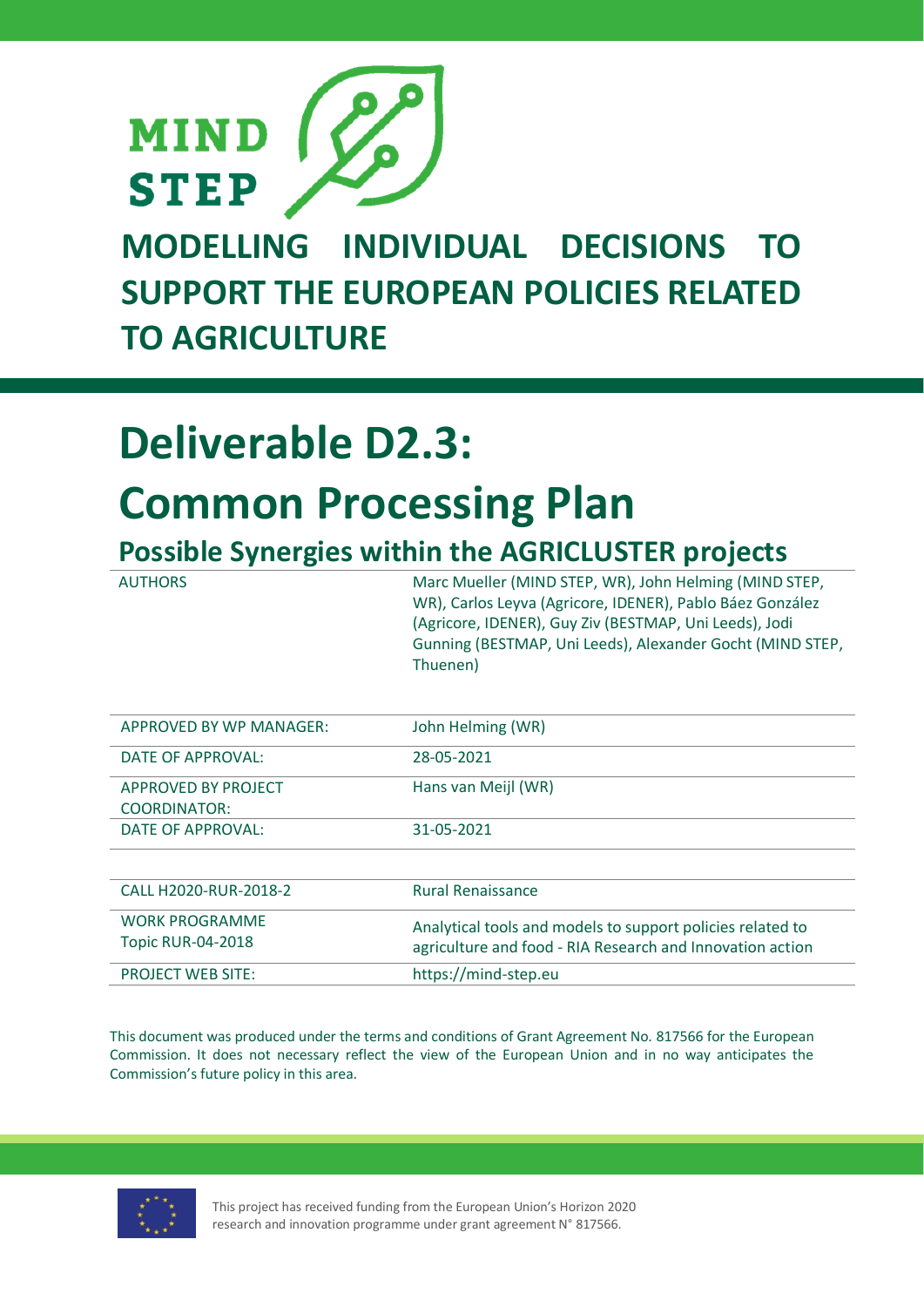





This project has received funding from the European Union's Horizon 2020 research 1 and innovation programme under grant agreement N° 773901.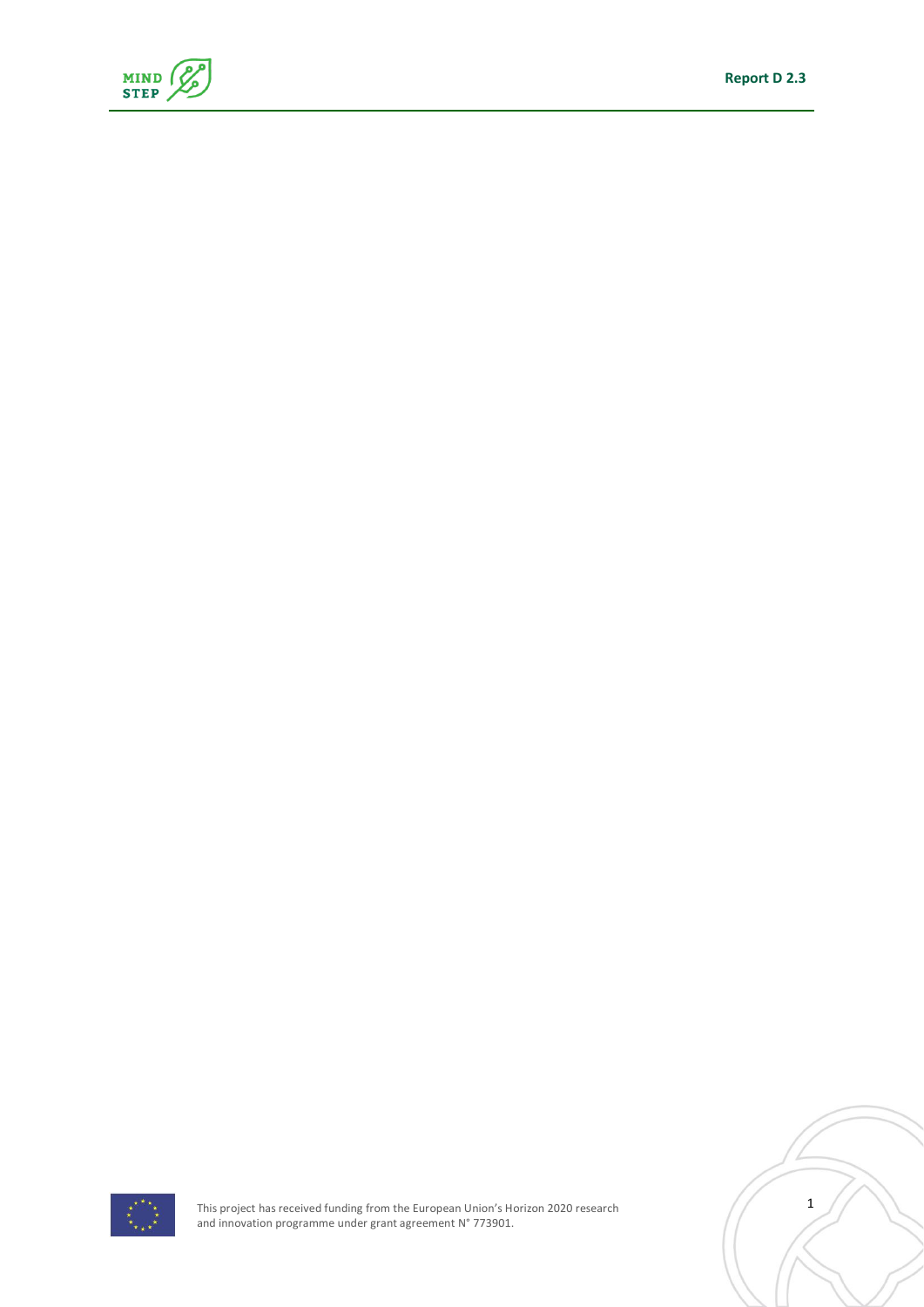





This project has received funding from the European Union's Horizon 2020 research and innovation programme under grant agreement N° 817566.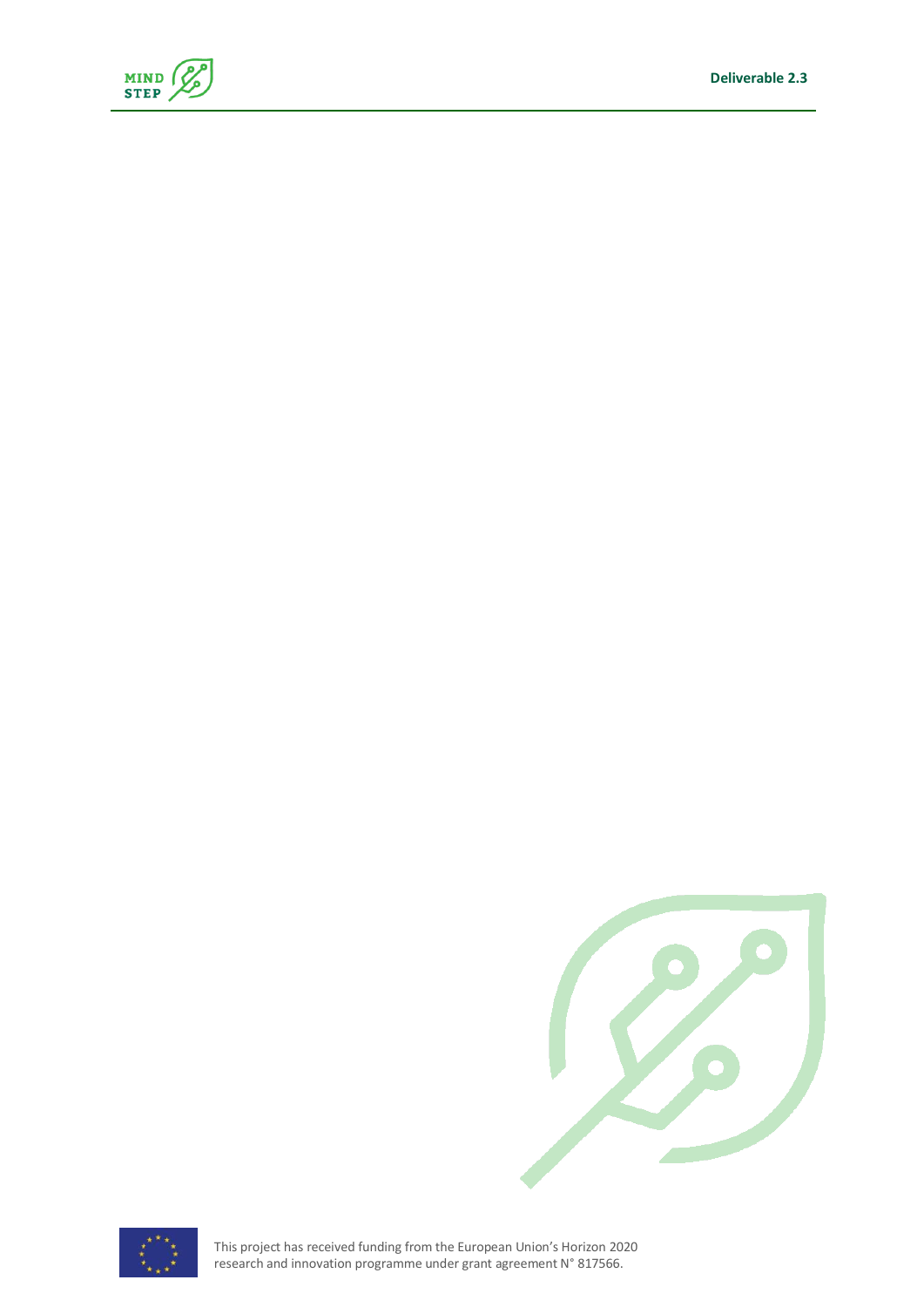

#### **TABLE OF CONTENTS**

| 2.2.2. JOINT EXPLOITATION OF DATA OBTAINED IN PARTICIPATORY RESEARCH TASKS 8 |  |
|------------------------------------------------------------------------------|--|
|                                                                              |  |
|                                                                              |  |
|                                                                              |  |
|                                                                              |  |
|                                                                              |  |
|                                                                              |  |

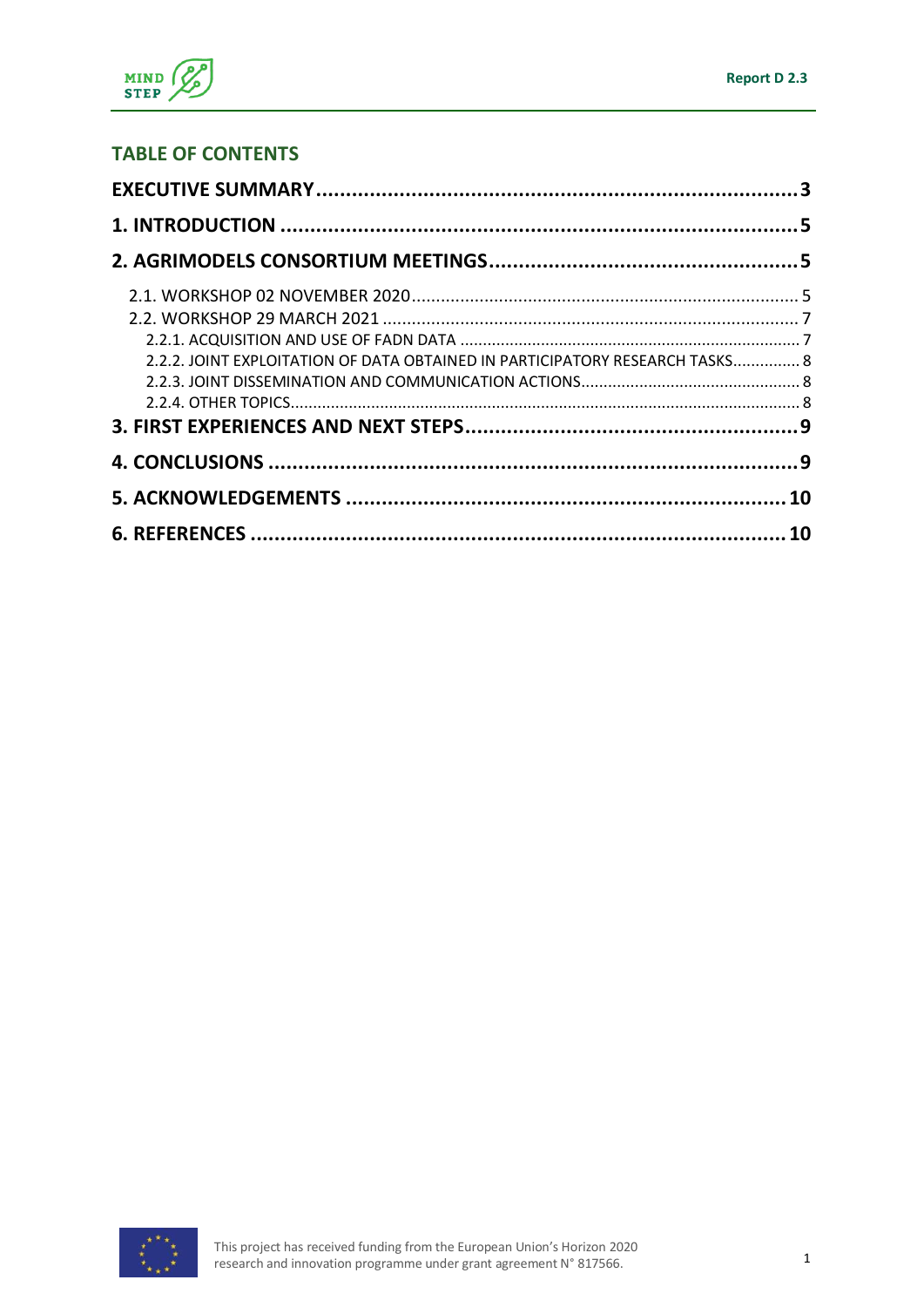



#### **ACRONYMS**

MIND STEP Modelling INdividual Decisions to Support The European Policies related to agriculture

BESTMAP Behavioural, Ecological and Socio-Economic Tools for Modelling Agricultural Policy

AGRICORE Agent-Based Support Tool For The Development of Agricultural Policies

AGRIMODELS cluster MIND STEP, BESTMAP and AGRICORE forming together the AGRIMODELS cluster in order to in order to coordinate the potential synergies between them. Please find below the description for each one of them.

FADN Farm Accountancy Data Network

EAAE European Association of Agricultural Economics

FAIR Findable, Accessible, Interoperable and Reusable

GIT/GITHUB software for tracking changes in any set of files

SVN Apache Subversion

POSTGRES relational database management system

ARDIT Agricultural Research Data Index Tool

NUTS Nomenclature des Unités territoriales statistiques

LPIS Land Parcel Identification System

IACS Integrated administration and control system

FSS Farm structure survey

GA Grand Agreement

GDPR General Data Protection Regulation

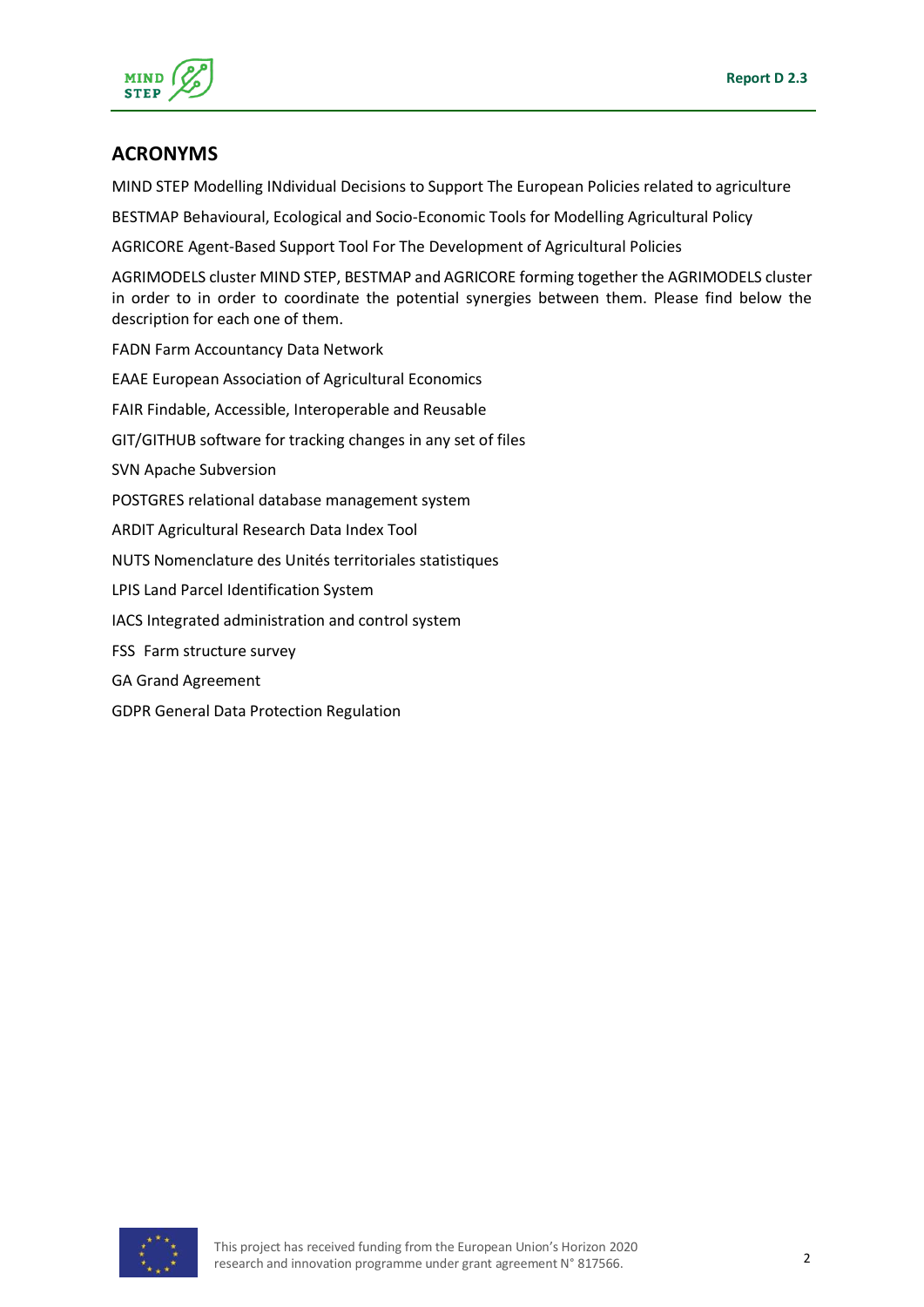

## <span id="page-5-0"></span>**EXECUTIVE SUMMARY**

This deliverable 2.3 summarises the two workshops organised within the AGRIMODELS cluster [\(https://agrimodels-cluster.eu/\)](https://agrimodels-cluster.eu/), that organises the three RUR-04 projects, discussing the possibilities and difficulties of a common data processing plan. On the agenda were among others i) data management plan already developed ii) how to support reproducibility and transparency of the data and how to make the work public accessible, enables easy review, reanalysis, replication and reuse e.g. regarding use of FADN data iii) explore the possibility to setup a tool for continuous integration iv) possible ethical requirements and v) plans for data sharing and publication. It is concluded that the exchange of individual farm data, either from European or national FADN, will not be possible due to data protection regulations. Common data processing is therefore restricted to publicly available data, research findings at sufficiently highly aggregated levels, and scenario narratives, possibly including a common baseline. The exchange of data processing methods and utilities will be possible, provided that the developed utilities can accommodate a sufficiently wide range of datasets. Furthermore, joint dissemination and publication activities were launched and will be continued for the remainders of the project.

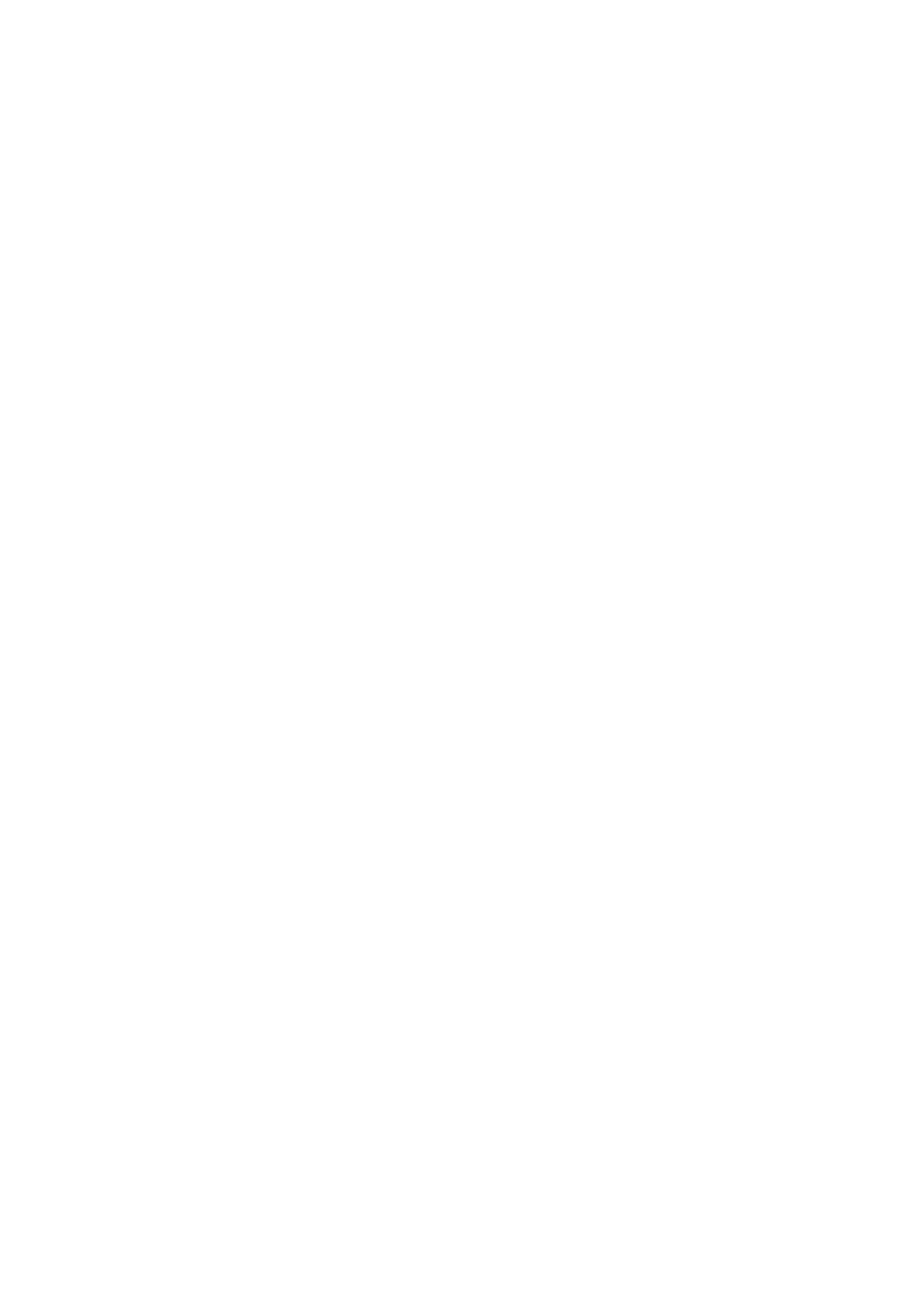

# <span id="page-7-0"></span>**1. INTRODUCTION**

The MIND STEP project, together with the BESTMAP (http://bestmap.eu/) and AGRICORE projects (https://agricore-project.eu/), are funded under the European Commission's Rural Renaissance (H2020-RUR-2018) call. Together, they form the AGRIMODELS cluster (https://agrimodels-cluster.eu/), which aims at developing innovative approaches to increase modelling capabilities in and for the agricultural sector. The modelling activities in each project of the AGRIMODELS cluster include aspects like the environmental and climatic impacts of farming, the delivery of ecosystem services, linkages between the sector as a whole and individual farming systems, structural change including the transfer of production factors such as land, the integration of agriculture in rural society, and the establishment of links with biophysical models and geo-referenced datasets. The modelling activities capture various geographic scales, ranging from regional to global. A major goal in each project is to build highly modular and customisable suites of tools which will allow flexible use and further improvements as needs arise.

These common aspects of the modelling activities within the three AGRIMODELS cluster projects have the potential to create a wide range of overlapping interests, for instance regarding the identification of innovative modelling approaches, the selection and acquisition of data, or developing joint dissemination strategies. This deliverable 2.3 of the MIND STEP project aims at finding ways to share the burden of identifying and processing all relevant economic and biophysical data as it requires resources, needs repetition and continuation given the continuous availability of new up-dated data. A further goal here is to explore the idea of a public available interface database for farm data to encourage future collaboration and continuous research in that field and easy access to harmonized data for the AGRIMODELS cluster projects.

Consultative meetings of the project coordinators started taking place immediately after the launch of the projects in September 2019. Workshops dedicated to sharing experiences and ideas about data acquisition, dissemination of results, and early publication opportunities were held in November 2020 and March 2021. During this time experiences with data acquisition focussed mainly on difficulties encountered when requesting data from the Farm Accountancy Data Network (FADN). An upcoming event for a first joint publication exercise will be an organized session titled "Use Of Individual Decision Making Models To Support Policies." during the 16<sup>th</sup> EAAE Congress 2021.

The following sections provide a summary of the two workshops held so far, the main challenges for data processing and the conclusions for further collaboration within the AGRIMODELS cluster.

## <span id="page-7-1"></span>**2. AGRIMODELS CONSORTIUM MEETINGS**

#### <span id="page-7-2"></span>**2.1. Workshop 02 November 2020**

Participants in the first workshop were: John Helming (MIND STEP), Carlos Leyva (Agricore), Pablo Báez González (Agricore), Guy Ziv (BESTMAP), Jodi Gunning (BESTMAP), Marc Mueller (MIND STEP), Alexander Gocht (MIND STEP)

The major topic of this workshop was to operationalize the concept of a data processing plan that can be built together with parallel working consortia, namely to share the burden of identifying and processing all relevant economic and biophysical data. Further, the potential to create a publicly available interface for the exchange of databases for farm data to encourage future collaboration and continuous research was explored. From a MIND STEP perspective, this involves establishing a data management plan which ensures that research data should be findable, accessible, interoperable and

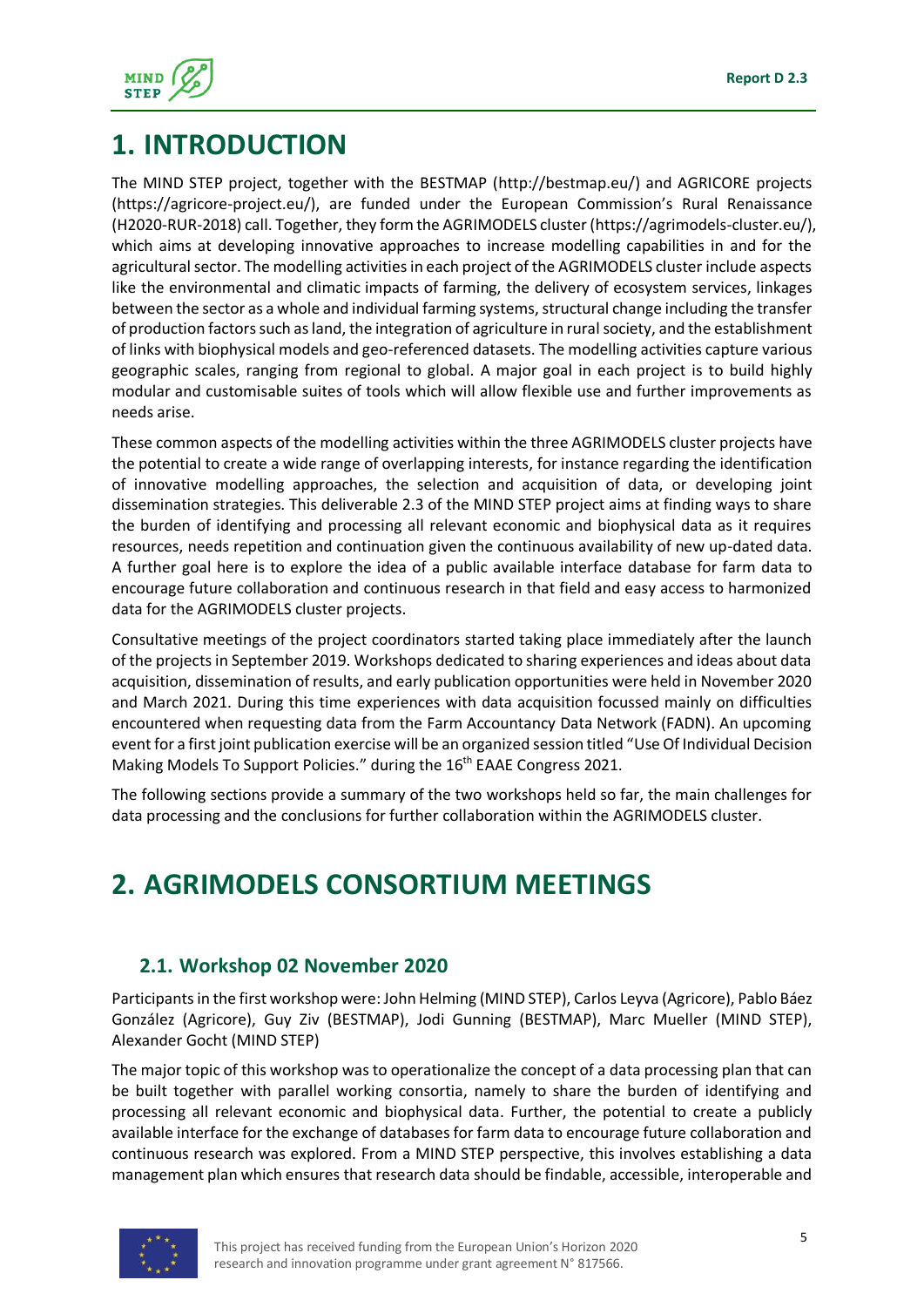

reusable (FAIR) as required by the Programme Guidelines on FAIR Data Management in Horizon 2020. Within MIND STEP, this requirement will be implemented by a number of IT services, namely a continuous integration system and a distributed version control system in combination with an online developer platform, like GITHUB or SVN. This supports reproducibility and transparency of the development and makes the work public accessible, while enabling easy review, reanalysis, replication and reuse of models.

For data exchange, a geo-server in combination with a geo-database such as POSTGRES to provide data- and download services of results obtained from the model toolbox will also be installed by the MIND STEP project. Such publicly accessible data exchange services are constrained by a set of ethical requirements related to the protection of personal data and the prevention of the misuse of research findings. In particular, the risk that individual farms or households can be re-identified by e.g. the combination with additional datasets, has to be prevented. As a consequence, the MIND STEP project has to find a balance between the obligation to publish findings and make them available according to the FAIR principle, and the obligation to protect confidential information and ensure that only entitled users can access the data.

These restrictions are particularly relevant for the use and dissemination of results originating from FADN data.

During this workshop the FADNUtils package/tool was discussed. This package for the programming language R facilitates the efficient handling of FADN data within the R language framework. The tool is open source and will be further developed in the MIND STEP project. It should be noted that the tool is only applicable to FADN, not national FADN. At the time of this workshop, the MIND STEP project had submitted a joint, project-wide request for FADN data from DG AGRI, and was invited to provide a justification for the extent of the requested data during a committee meeting with the responsible staff at DG AGRI, so the data itself was not yet available for the MIND STEP project.

In particular the latter experience to encounter difficulties when requesting FADN data was shared by the BESTMAP project as their request had been rejected and the team was searching for solutions, either by re-submitting the request or by finding alternative databases. A particular challenge was that the coordinating organization of BESTMAP is the University of Leeds, hence based in the UK, which implies the transfer of EU FADN data to a non-EU organisation. The AGRICORE team had not applied for FADN data at that time, partly due to the fact that AGRICORE partners rely dominantly on nationallevel FADN.

With regard to the development of a data management plan, the AGRICORE project develops an Agricultural Research Data Index Tool (ARDIT, Veneziani et al. 2020) to facilitate the task of identifying relevant and useful data for performing agricultural policy analysis. To do so, the AGRICORE partners devised a characterisation methodology for describing the available data sources and their content to enable proper mapping and searching capabilities over the gathered information. To design such a methodology, one of the key elements is the definition or adoption of an ontology (or a set of them), which allows sharing a common understanding of the structure of information among people or software agents, enabling the reuse of domain knowledge, making domain assumptions explicit, separating domain knowledge from the operational knowledge, analysing the domain knowledge, and securing the interoperability of datasets.

The adoption of a comparable ontology could be of interest to the other projects as well, but depends on specific use cases to become operational.

Web-applications offering IT services for data exchange and management were not established in any of the projects at the time of the workshop. A kick-off meeting for the AGRIMODELS cluster was planned as part of the AGRICORE project already in month 12, but needed to be postponed due to the COVID-19 restrictions. A new date could be found in Summer 2021 around the finalization of the first

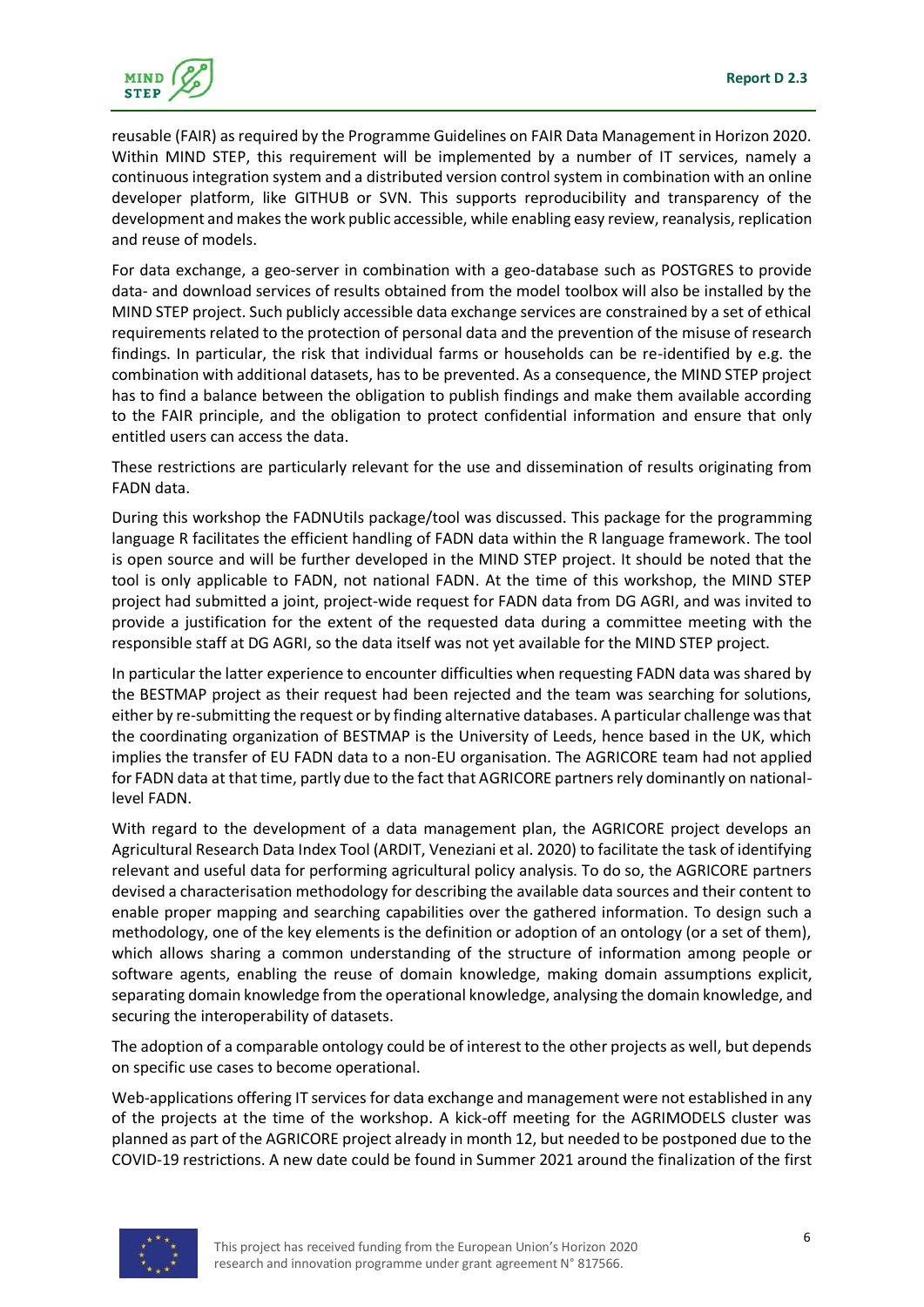

reporting phase. The workshop concluded that the pending issues have to be re-visited during a follow-up workshop in early 2021, when there is a chance that new information could be obtained.

#### <span id="page-9-0"></span>**2.2. Workshop 29 March 2021**

Participants in the second workshop were: John Helming (MIND STEP), Pablo Báez González (AGRICORE), Guy Ziv (BESTMAP), Marc Mueller (MIND STEP), Alexander Gocht (MIND STEP)

#### 2.2.1. Acquisition and use of FADN data

<span id="page-9-1"></span>In continuation of the previous workshop, the first topic to be discussed was the state of FADN data requests by the three projects. In the case of BESTMAP, the request had been granted by DG AGRI, but objections regarding the agreement form had been raised by the legal department of Leeds University because of the liability of the project coordinator in case of breaches of data security at the project partners. A request to change the agreement form was rejected by DG AGRI. A possible solution would be that each partner submits an individual request, but that bears the risk that farm identifiers are different for each partner and the exchange and testing of methods will be hampered. In case of changing farm identifiers, it could be possible to request correspondences between the identifiers from DG AGRI to link the farm keys from different requests. Technically, this has to be possible, but there could be legal obstacles. If farm keys can be harmonized among partners of the same project, exchange of data and methods can be facilitated substantially within the restriction given by data protection guidelines. Still, the legal issues related to partner-wise data requests and their linkage by correspondences between farm identifiers are difficult to solve for projects with multiple partners.

In case of the MIND STEP project, there have been delays because additional documentation and justification was requested by DG AGRI. In addition, the agreement forms had to be reviewed by the legal departments of each partner organization prior to signature. Subsequently, the signed originals had to be collected from each partner and sent by ordinary mail to DG AGRI, which took longer than usual due to COVID-19 restrictions, i.e. that most involved persons worked from home. Once the original signatures were received by DG AGRI and remaining questions were clarified with the responsible IT staff, the datasets were made available for the MIND STEP partners.

The AGRICORE project currently relies on national FADN to estimate the probability density functions and can therefore already start working with individual farm-level data. However, according to the grant agreement, AGRICORE will apply for EU FADN before the end of month 24 (i.e. August 2021). A challenge is the selection of FADN variables as it is not obvious which ones are really needed. In the case of MIND STEP, this problem was solved by starting from a minimum list of variable needed to parameterize the IFM-CAP model used at JRC and then expanding the list by additional partner requests.

In general, the use of national FADN data could also be an alternative for BESTMAP in case the EU FADN data cannot be obtained. A drawback is that this approach can prevent the use of exploitation of processing tools like FADNUtils, which is used in MIND STEP, but is based on EU FADN variable definitions.

A further alternative to individual EU FADN data could be the use of aggregated information for farm types at NUTS2 or NUTS3 level and create a sample farm population based on weights for farm-types obtained from other sources like the farm structure survey (FSS). While technically possible, this different time intervals in which the data are collected may damage the reliability of the obtained results.

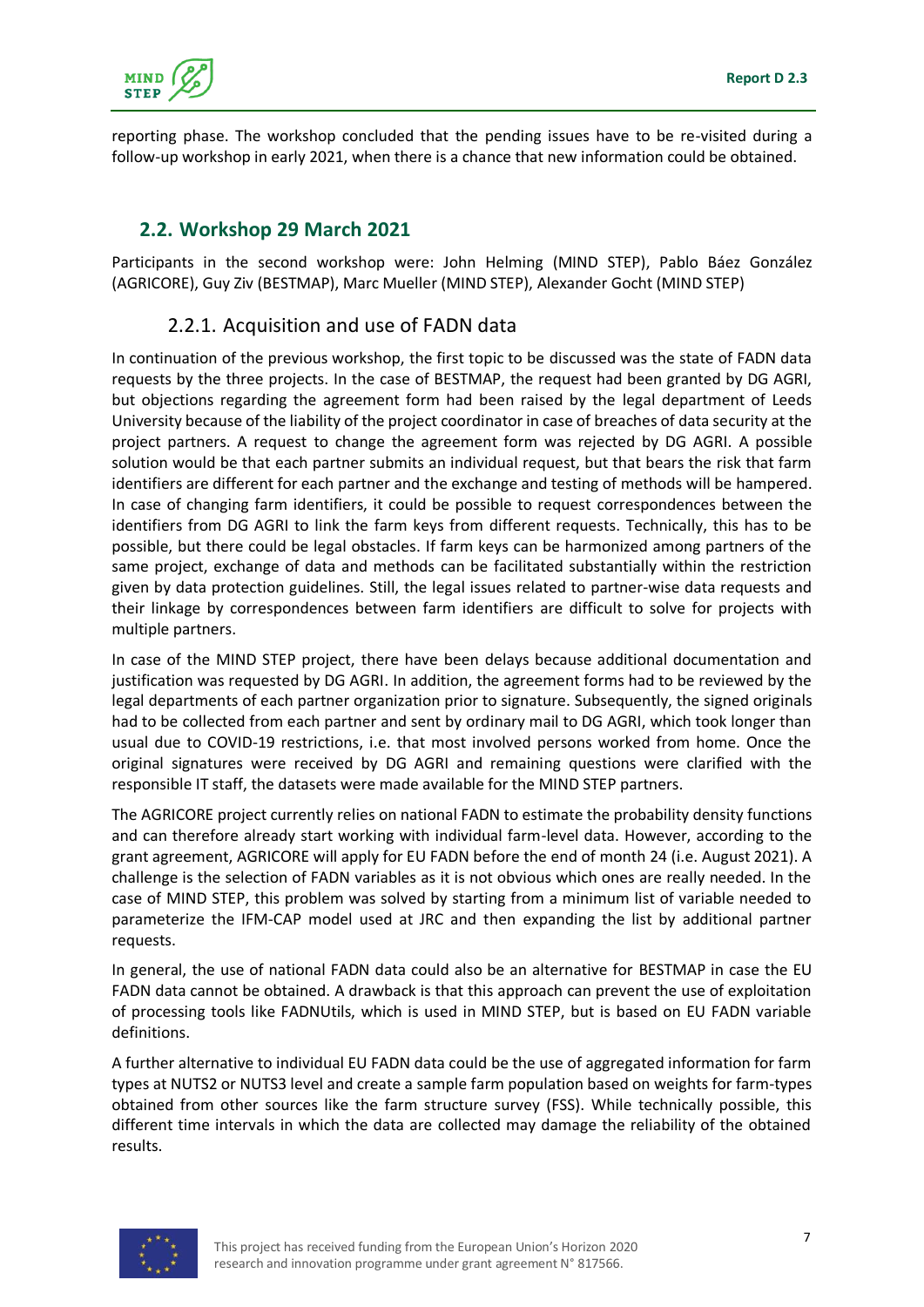

Concerning interfaces between biophysical databases and farm-level statistics, BESTMAP and MIND STEP have started working on prototypes: In the case of BESTMAP, a link between LPIS/IACS data and farming systems archetypes (economic size and farm specialisation) is being tested. This is comparable to the activities in MIND STEP to create probabilistic spatial matches between socio-economic entities and environmental data. In addition, the MIND STEP project is in an advantageous situation for case studies in the Netherlands because spatial data from AgroDataCube can be linked to census data by farm identifiers. This is not transferable to other EU Member States. Alternative solutions to connect farm-statistics with spatial data have to be explored. In general, the connection of farm statistics and spatial data at NUTS3 level could already be sufficient for the purposes of most analyses.

During the meeting the representativeness of NUTS3 variables in FADN was also discussed. From BESTMAP it was asked if you could recalculate the farm weights based on FSS/agricultural census data. Experience within the MINDSTEP team was, that this is probably not worth the effort. Also because FSS data is only available in time steps of four years. You can still use the NUTS3 data for your research.

#### 2.2.2. Joint exploitation of data obtained in participatory research tasks

<span id="page-10-0"></span>The three individual projects involve various participatory research tasks to close information gaps experienced when using solely FADN data or other datasets collected by third parties. In the case of AGRICORE, three different specific participatory research trajectories will start in early 2022 to determine production costs and innovation on small farms not represented in FADN. BESTMAP plans 125 interviews with farmers and MIND STEP plans surveys in the field of adoption of GHG mitigation measures and risk management instruments.

A crucial question is the extent to which such information can be shared between the AGRIMODELS projects. If the same restriction as for FADN data apply, data sharing will only be possible in aggregated form, e.g. shared data should be aggregates (e.g. averages) of at least 15 individual observations. The General Data Protection Regulation (GDPR) will apply for sure and thus exchange at individual farm level is not permitted. However, the exchange of methods (software) to process data without exchange of the data itself is highly encouraged.

#### 2.2.3. Joint dissemination and communication actions

<span id="page-10-1"></span>A proposal for an organised session titled "Use Of Individual Decision Making Models To Support Policies." during the 16th EAAE Congress 2021 was re-submitted by John Helming (MIND STEP), which will be a first opportunity for a joint dissemination activity.

Enhancing the collaboration within AGRIMODELS can also involve the application of new models and other tools to the same set of scenarios and a core set of indicators. For this, the MIND STEP deliverable "Report on policies and global drivers affecting IDM units in EU agriculture" could be relevant and will be shared with the partners. An extension to this form of intra-cluster alignment of model-based analyses will be to agree on a common baseline, for instance taken from models used in the SUPREMA projects.

#### 2.2.4. Other topics

<span id="page-10-2"></span>The AGRICORE project had planned an official Kick-off meeting of the cluster for the 12th project month (August 2020). This meeting could not be held in person due to COVID19 restrictions and was postponed. A possible new date would be the time around the first reporting period, which was originally moth 18. However, the MIND STEP project has asked for a general postponement of deliverables by 4 month in response to the COVID-19 situation and further 2 month due to the delay of FADN data access. As a consequence, the reporting period was also shifted for 6 month tpo

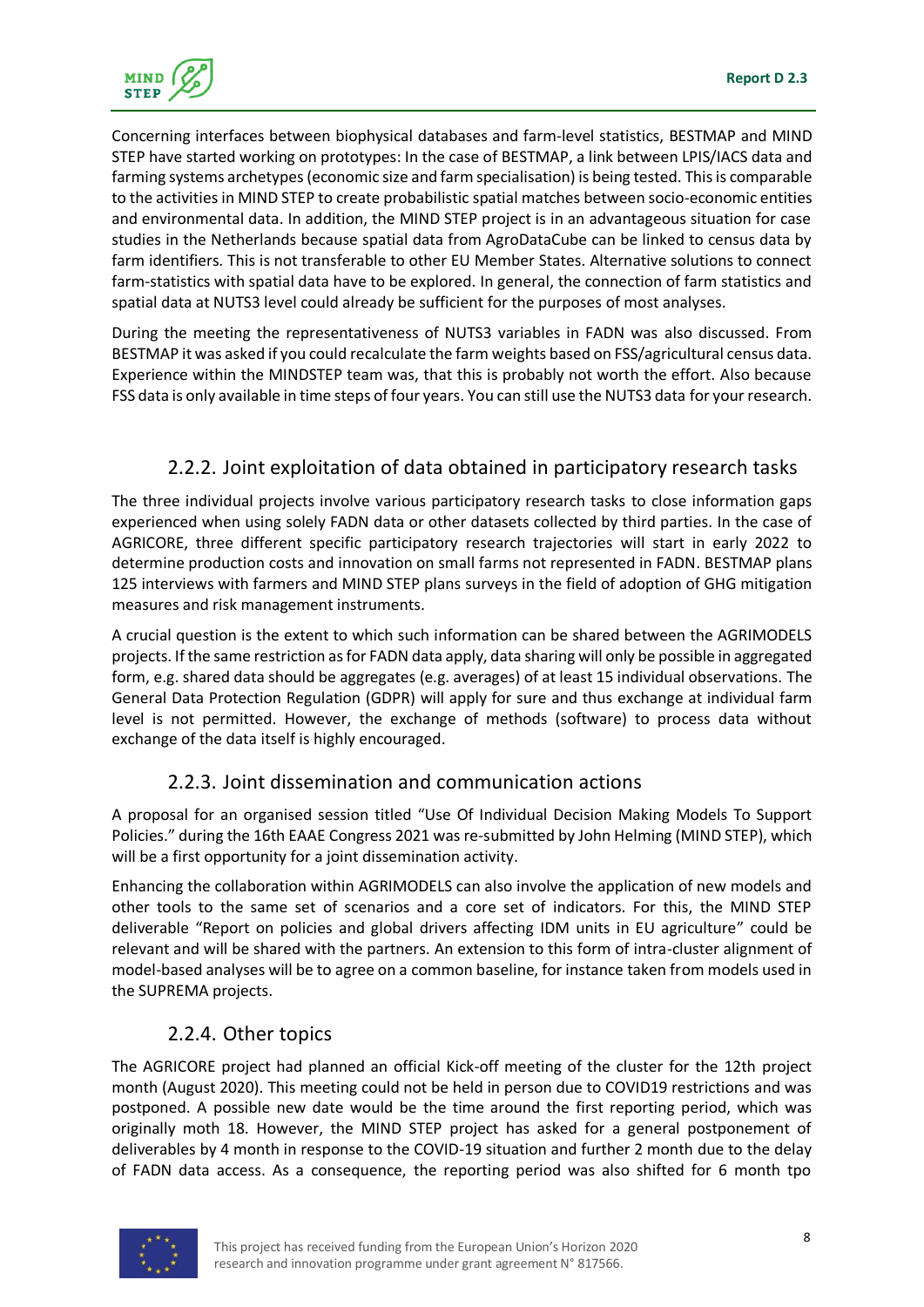

September 2021. From this perspective, a reasonable new date for the cluster Kick-off metting would be around this time, perhaps involving DG AGRI staff to share the experiences made so far. This will be clarified during the next cluster workshop.

The MIND STEP project, as the other projects, were asked to address certain ethical issues identified during the evaluation of the grant proposal. In the case of MIND STEP, these ethics requirements involved 3 deliverables:

- Involvement of human beings in research Human H Requirement No.1 (D 10.1)
- Protection of personal data POPD Requirement No.2 (D 10.2)
- Misuse of research findings M Requirement No. 3 (D 10.3)

Such ethics deliverables are a fairly new requirement for H2020 projects and there is not much experiences and examples from previous projects to be build upon. The MIND STEP coordinators approached their project officer for guidance and were informed that the Ethics Assessment in the GA should be addressed directly and concisely.

The next cluster workshop will be organized before the summer break in June.

# <span id="page-11-0"></span>**3. FIRST EXPERIENCES AND NEXT STEPS**

So far, the two AGRIMODELS cluster workshops have proven to be a useful forum for exchanges of the project coordinators regarding data processing and acquisition, as well as result dissemination. MIND STEP and BESTMAP have experienced several obstacles when applying for FADN data, which will be useful information for AGRICORE once they start this process. It has become clear that exchange of FADN data between projects, or the joint application for FADN data, will be not feasible. However, the exchange of methods and aggregated results will be possible, but requires clear definitions of the levels of aggregation and the required contents. The same applies for survey data collected by the projects themselves as exchange of farm-level information would most certainly violate the GDPR. Consequently, a common database for farm-level statistics will not be possible or at least require substantial amount of security measures and legal counselling, which renders such an effort highly impractical.

A more promising avenue are the development of common scenarios and possibly baselines. This will be further clarified once the respective IT services for data exchange are in place.

The upcoming EAAE congress will be a first opportunity for a joint public appearance during an organized session, which can be the starting point for further publications and dissemination activities.

Due to the positive experiences with the two cluster workshops so far, this format will continue every 3 to 4 months.

### <span id="page-11-1"></span>**4. CONCLUSIONS**

The teams of the three projects AGRICORE, BESTMAP, and MIND STEP, which form the AGRIMODELS cluster have met so far twice to exchange experiences with data acquisition and processing to devise a common data processing plan. An important conclusion was that the exchange of individual farm data, either from European or national FADN, will not be possible due to data protection regulations. Common data processing is therefore restricted to publicly available data, research findings at sufficiently highly aggregated levels, and scenario narratives, possibly including a common baseline. The exchange of data